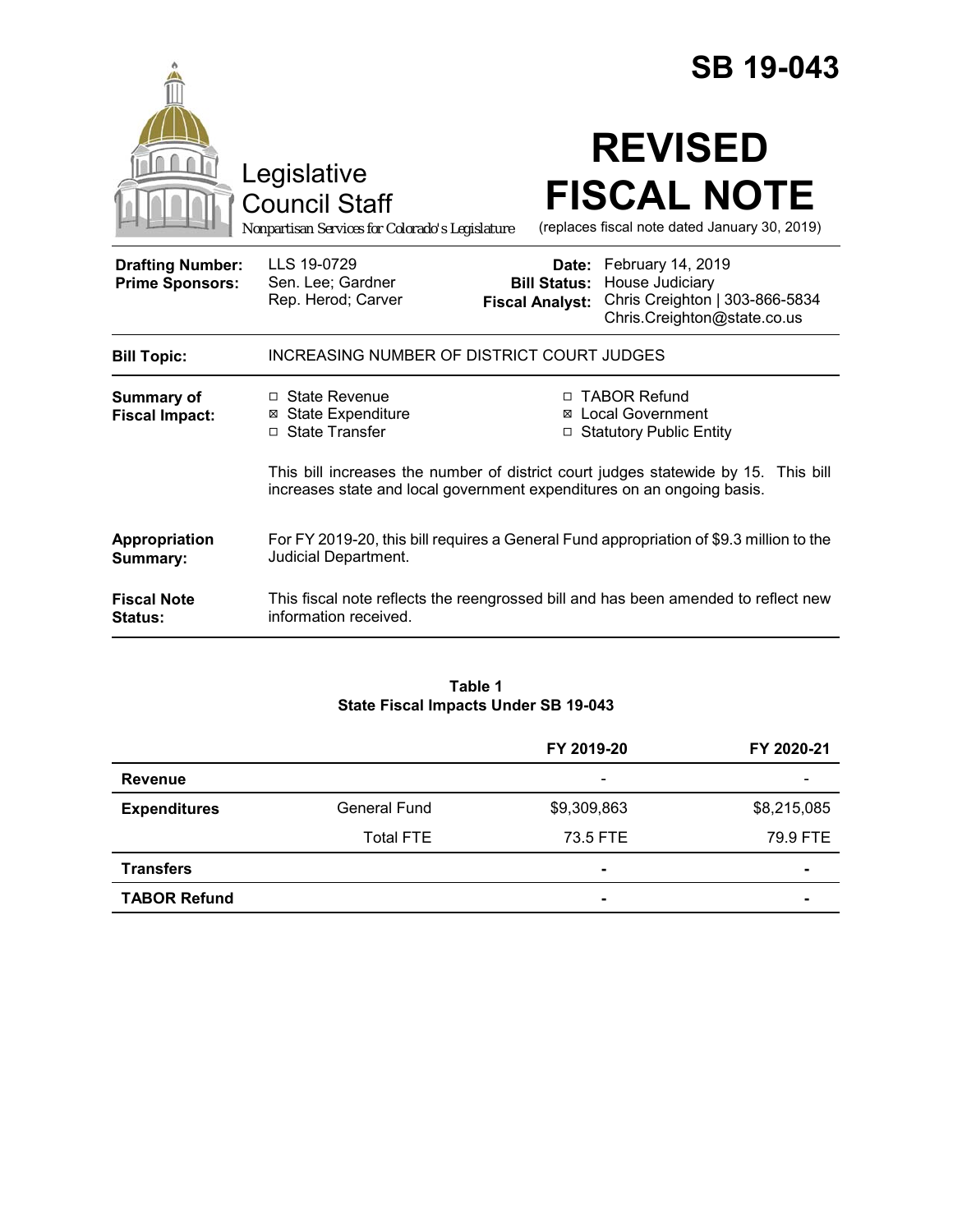# **Summary of Legislation**

Subject to available appropriations and beginning July 1, 2019, this bill increases the number of district court judges by a total of 15.0 district court judges in several districts as shown in Table 2.

| <b>District</b>              | <b>Counties in the District</b>                                       | <b>Judges Added</b><br>by SB19-043 | <b>Total Judges in</b><br>District with SB19-043 |
|------------------------------|-----------------------------------------------------------------------|------------------------------------|--------------------------------------------------|
| <b>1st Judicial District</b> | Gilpin, Jefferson                                                     | 1.0                                | 14.0                                             |
| 2nd Judicial District        | Denver                                                                | 4.0                                | 27.0                                             |
| 4th Judicial District        | El Paso, Teller                                                       | 2.0                                | 24.0                                             |
| 8th Judicial District        | Larimer, Jackson                                                      | 1.0                                | 9.0                                              |
| 10th Judicial District       | Pueblo                                                                | 1.0                                | 8.0                                              |
| 13th Judicial District       | Kit Carson, Logan, Morgan,<br>Phillips, Sedgwick,<br>Washington, Yuma | 1.0                                | 5.0                                              |
| 17th Judicial District       | Adams, Bromfield                                                      | 1.0                                | 16.0                                             |
| 18th Judicial District       | Arapahoe, Douglas, Elbert<br>Lincoln                                  | 1.0                                | 24.0                                             |
| 19th Judicial District       | Weld                                                                  | 2.0                                | 11.0                                             |
| 21st Judicial District       | Mesa                                                                  | 1.0                                | 6.0                                              |
| Total                        |                                                                       | <b>15.0 FTE</b>                    | <b>144.0 FTE</b>                                 |

**Table 2 District Court Judges Added by SB19-043**

## **State Expenditures**

For FY 2019-20, this bill increases state General Fund expenditures by \$9.3 million, including \$7.6 million and 55.2 FTE in the Judicial Department and \$1.7 million and 18.3 FTE in the Office of the State Public Defender. For FY 2020-21 and thereafter, this bill increases state General Fund expenditures by \$8.2 million, including \$6.5 million and 60.0 FTE in the Judicial Department and \$1.7 million and 19.9 FTE in the Office of the State Public Defender. These impacts are discussed below. Costs are summarized in Table 3 and a full FTE breakdown for each agency is provided in Table 4.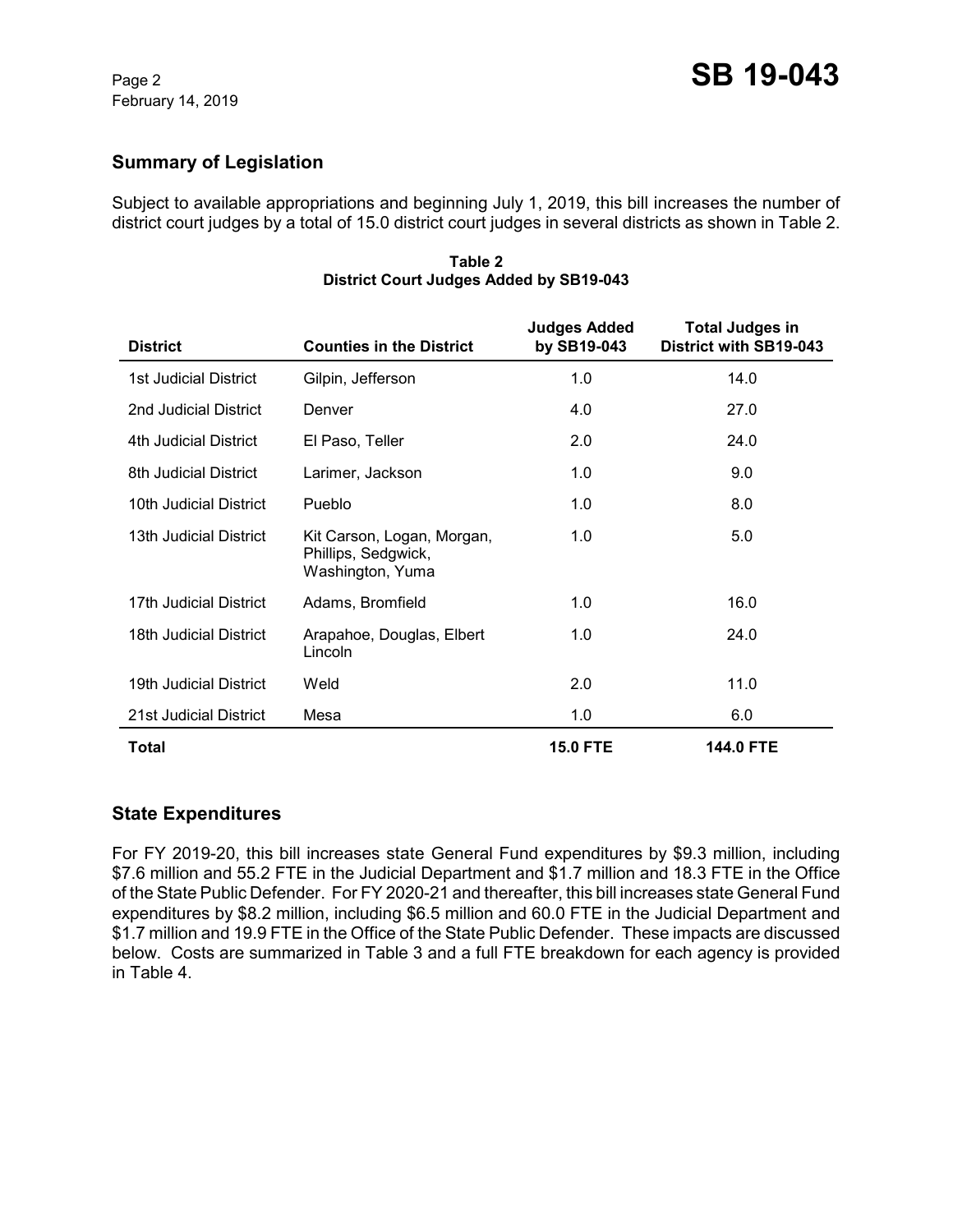**Table 3 Expenditures Under SB 19-043**

| <b>Cost Components</b>                             | FY 2019-20      | FY 2020-21  |
|----------------------------------------------------|-----------------|-------------|
| <b>Judicial Department</b>                         |                 |             |
| <b>Personal Services</b>                           | \$5,027,779     | \$5,484,850 |
| <b>Operating Expenses and Capital Outlay Costs</b> | \$406,110       | \$143,850   |
| Courtroom Furnishing                               | \$1,393,785     |             |
| <b>Centrally Appropriated Costs</b>                | \$816,773       | \$889,296   |
| FTE - Personal Services                            | 55.2 FTE        | 60.0 FTE    |
| <b>Judicial Department (Subtotal)</b>              | \$7,644,447     | \$6,517,996 |
| <b>Office of the State Public Defender</b>         |                 |             |
| <b>Personal Services</b>                           | \$1,096,459     | \$1,196,136 |
| <b>Operating Expenses and Capital Outlay Costs</b> | \$114,025       | \$21,185    |
| Centrally Appropriated Costs*                      | \$454,932       | \$479,768   |
| FTE - Personal Services                            | 18.3 FTE        | 19.9 FTE    |
| Office of the State Public Defender (Subtotal)     | \$1,665,416     | \$1,697,089 |
| <b>Total</b>                                       | \$9,309,863     | \$8,215,085 |
| <b>Total FTE</b>                                   | <b>73.5 FTE</b> | 79.9 FTE    |

**Table 4 Total Judicial and OSPD Staffing Requirements Under SB19-043 (FY 2020-21)**

| <b>District</b>        | Judges<br><b>FTE</b> | <b>Judge Support</b><br><b>Staff FTE</b> | <b>Public</b><br><b>Defender</b><br><b>FTE</b> | <b>Public</b><br><b>Defender</b><br><b>Support Staff</b><br><b>FTE</b> | Total FTE |
|------------------------|----------------------|------------------------------------------|------------------------------------------------|------------------------------------------------------------------------|-----------|
| 1st Judicial District  | 1.0                  | 3.0                                      | 0.0                                            | 0.0                                                                    | 4.0       |
| 2nd Judicial District  | 4.0                  | 12.0                                     | 2.0                                            | 1.3                                                                    | 19.3      |
| 4th Judicial District  | 2.0                  | 6.0                                      | 2.0                                            | 1.3                                                                    | 11.3      |
| 8th Judicial District  | 1.0                  | 3.0                                      | 2.0                                            | 1.3                                                                    | 7.3       |
| 10th Judicial District | 1.0                  | 3.0                                      | 0.0                                            | 0.0                                                                    | 4.0       |
| 13th Judicial District | 1.0                  | 3.0                                      | 1.0                                            | 0.7                                                                    | 5.7       |
| 17th Judicial District | 1.0                  | 3.0                                      | 1.0                                            | 0.7                                                                    | 5.7       |
| 18th Judicial District | 1.0                  | 3.0                                      | 1.0                                            | 0.7                                                                    | 5.7       |
| 19th Judicial District | 2.0                  | 6.0                                      | 2.0                                            | 1.3                                                                    | 11.3      |
| 21st Judicial District | 1.0                  | 3.0                                      | 1.0                                            | 0.6                                                                    | 5.6       |
| <b>Total</b>           | <b>15.0 FTE</b>      | <b>45.0 FTE</b>                          | <b>12.0 FTE</b>                                | <b>7.9 FTE</b>                                                         | 79.9 FTE  |

 *Staffing impacts for FY 2019-20 are prorated for the General Fund paydate shift and are not reflected in Table 4.*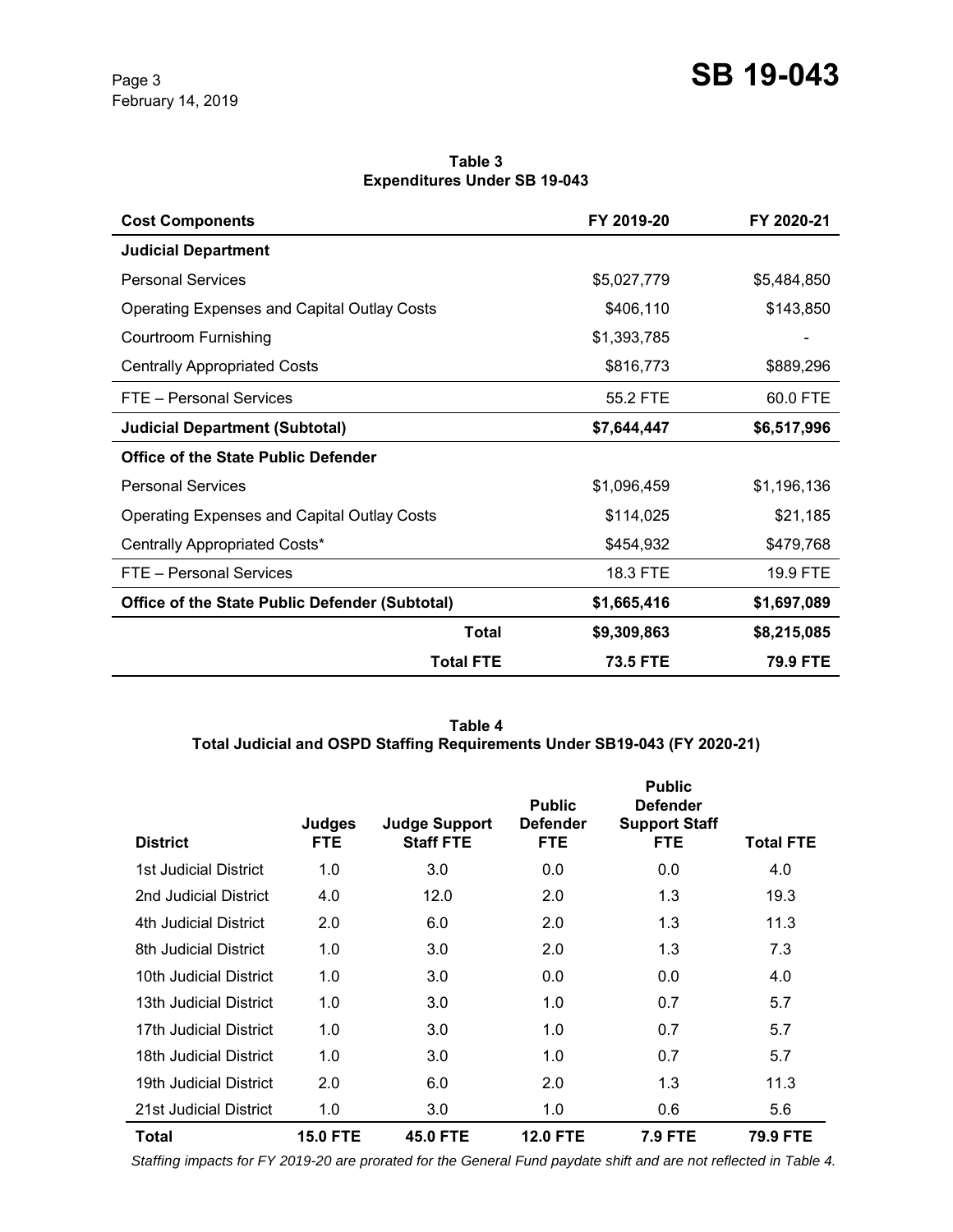February 14, 2019

**Judicial Department.** Each district court judge requires 3.0 FTE for support staff for a court clerk, law clerk, and court reporter. Therefore, by adding 15 district court judges this bill increases Judicial Department staffing by a total of 60 FTE including; 15 district court judges and 45 support staff as shown in Table 4. Costs in FY 2019-20 are prorated for the General Fund paydate shift. Standard judge operating and capital outlay costs for judges are included for each of the 15 judges and includes law library materials, travel expenses, judge robe expenditures, and computer hardware and software. Costs are also included for courtroom furnishings for the judge chambers, law library, jury room, and conference room for each of the 15 judges. These costs are based on the Judicial Department common policy costs. Standard operating and capital outlay costs for state employees are included for each support staff FTE.

**Office of the State Public Defender.** This bill increases the number of criminal court dockets that must be staffed by public defenders to ensure availability of counsel for indigent offenders. As a result, the Office of the State Public Defender requires 12.0 Public Defenders and 7.9 support staff FTE including an investigator, legal assistant, and administrative assistant. Standard operating and capital outlay costs are included and costs in FY 2019-20 are prorated for the General Fund paydate shift. This is based on the expected docket assignments for the new judges, should additional public defender staffing be needed, this analysis assumes additional appropriations will be requested through the annual budget process.

**Centrally appropriated costs.** Pursuant to fiscal note and Joint Budget Committee policy centrally appropriated costs for bills involving more than 20 FTE are appropriated in the bill, rather than through the annual budget process. These costs, which include employee insurance and supplemental employee retirement payments for the Judicial Department and the Office of the State Public Defender, as well as leased space for the Office of the State Public Defender are estimated to total \$1.3 million in FY 2019-20 and \$1.4 million in FY 2020-21 as shown in Table 5.

| <b>Cost Components</b>                                                  |       | FY 2019-20  | FY 2020-21  |  |
|-------------------------------------------------------------------------|-------|-------------|-------------|--|
| <b>Judicial Department</b>                                              |       |             |             |  |
| Employee Insurance (Health, Life, Dental, and<br>Short-term Disability) |       | \$441,442   | \$479.844   |  |
| Supplemental Employee Retirement Payments                               |       | \$375,331   | \$409,452   |  |
| <b>Judicial Department (Subtotal)</b>                                   |       | \$816,773   | \$889,296   |  |
| Office of the State Public Defender                                     |       |             |             |  |
| Employee Insurance (Health, Life, Dental, and<br>Short-term Disability) |       | \$182,063   | \$197,987   |  |
| Supplemental Employee Retirement Payments                               |       | \$98,029    | \$106,941   |  |
| <b>Leased Space</b>                                                     |       | \$174,840   | \$174,840   |  |
| <b>Office of the State Public Defender (Subtotal)</b>                   |       | \$454,932   | \$479,768   |  |
|                                                                         | Total | \$1,271,706 | \$1,369,065 |  |

#### **Table 5 Expenditures Under SB 19-043**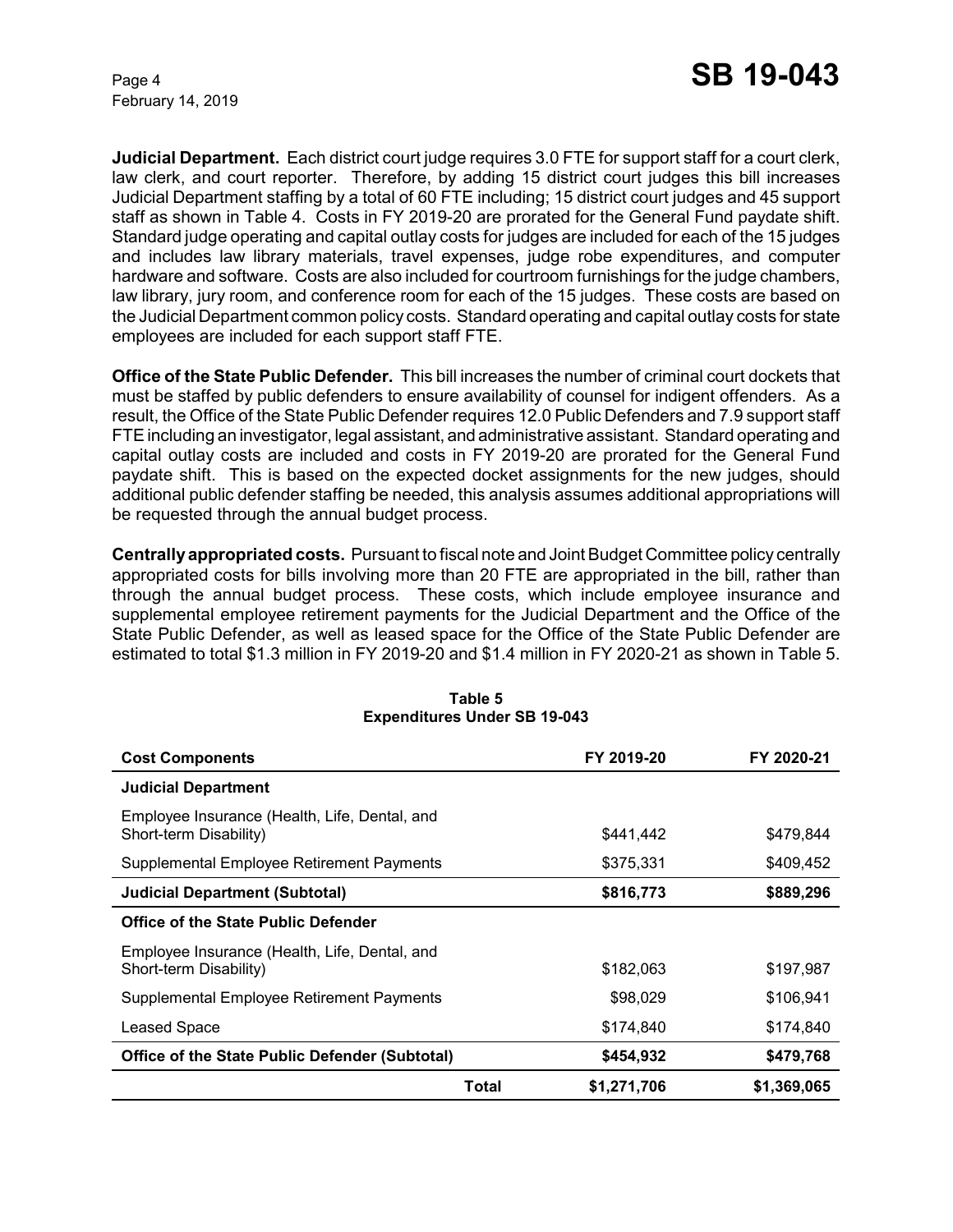### **Local Government**

Beginning in FY 2019-20, this bill increases district attorney, court security, and court facility costs for counties as shown in Table 6 and described below.

| <b>District</b>        | <b>Deputy District</b><br><b>Attorneys</b> | <b>District Attorney</b><br><b>Support Staff</b> | <b>Sheriff</b><br><b>Deputies</b> | <b>Estimated court</b><br>facility costs |
|------------------------|--------------------------------------------|--------------------------------------------------|-----------------------------------|------------------------------------------|
| 1st Judicial District  | 0                                          | 0                                                |                                   | \$644,000                                |
| 2nd Judicial District  | 4                                          | 2                                                | 4                                 | \$3,200,000                              |
| 4th Judicial District  | 4                                          | 2                                                | $\overline{2}$                    | \$1,284,180                              |
| 8th Judicial District  | 2                                          | 1                                                | 1                                 | at least<br>\$2,500,000                  |
| 10th Judicial District | $\overline{2}$                             |                                                  | 1                                 | \$100,000                                |
| 13th Judicial District | $\overline{2}$                             |                                                  |                                   | \$100,000                                |
| 17th Judicial District | 2                                          |                                                  |                                   | \$100,000                                |
| 18th Judicial District | 2                                          | 1                                                |                                   | \$100,000                                |
| 19th Judicial District | 4                                          | 2                                                | 2                                 | \$176,000                                |
| 21st Judicial District | 2                                          |                                                  |                                   | \$100,000                                |
| Total                  | <b>24.0 FTE</b>                            | <b>12.0 FTE</b>                                  | <b>15.0 FTE</b>                   | at least<br>\$8,304,180                  |

#### **Table 6 County Costs by Judicial District Under SB 19-043**

**District Attorneys.** Generally, 2 district attorneys are required for each criminal court docket and it is assumed there will be 12 new criminal court dockets; therefore, this bill increases the number of deputy district attorneys required by 24 FTE. In addition, 1.0 FTE for support staff is needed for each additional criminal court docket. It is assumed that each district attorney will cost \$100,000 and that each support staff will cost \$70,000.

**Sheriffs — Court Security.** By adding 15 new judges, this bill increases county sheriff court security costs for one sheriff deputy to provide court security in the courtroom. Due to the need to have one deputy in each court, it is assumed each district will need 1.0 FTE for a sheriff deputy for each new judge to ensure proper courtroom coverage. It is assumed that each new deputy position will cost \$85,000.

**Court facilities.** The addition of 15 new district judges increases county court facility costs for courtroom building and remodeling, office space, staff relocations, and for other minor updates which include audio, video and other equipment, courtroom or office wiring, and security upgrades as shown in Table 6. Costs are projected to range from \$644,000 to \$3,200,000 for courtroom remodeling, office space, and staff relocations. Costs for minor upgrades are estimated between \$100,000 and \$178,000.

## **Effective Date**

The bill takes effect July 1, 2019.